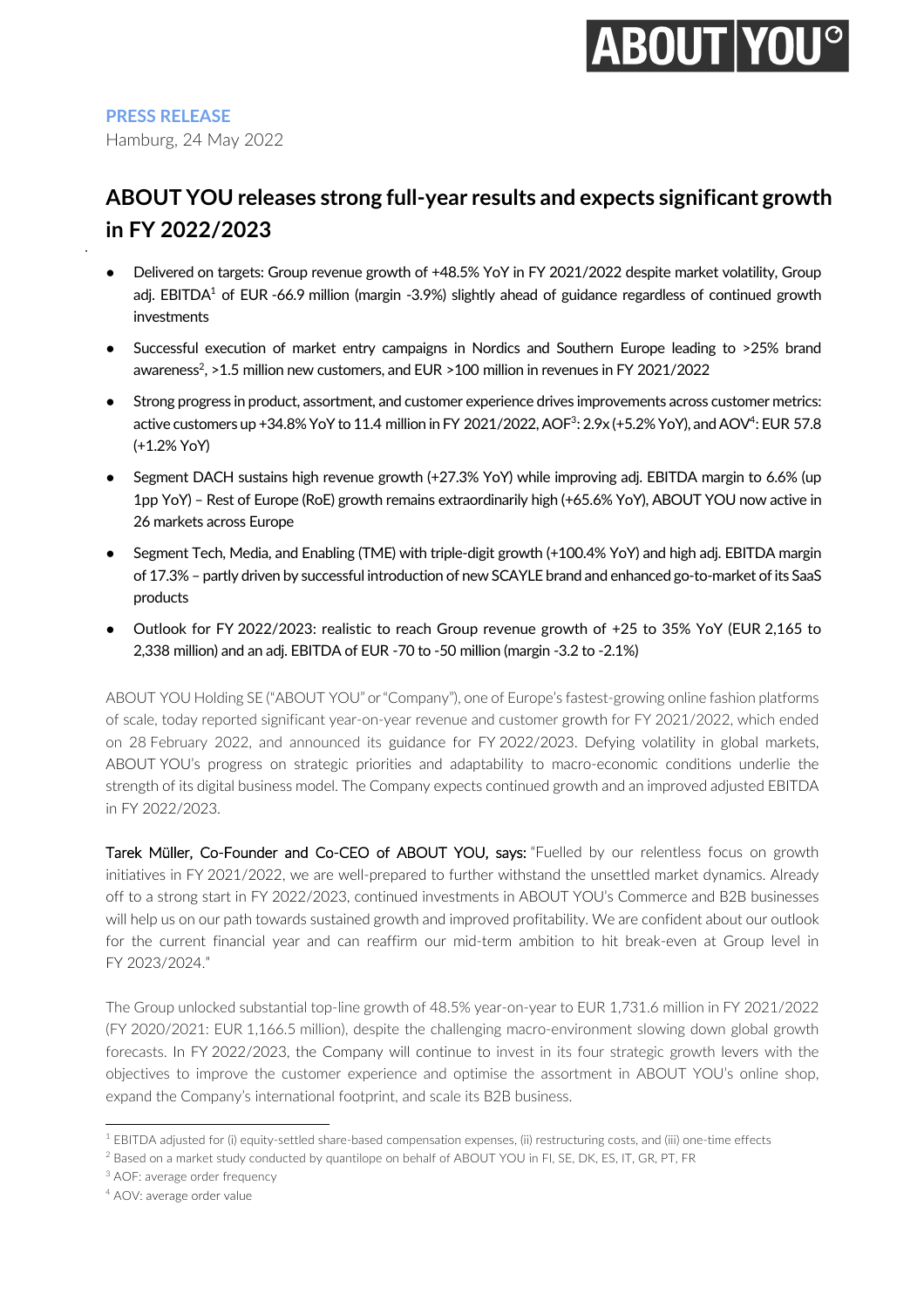## **ABOUT YOU<sup>o</sup>**

To be the preferred fashion destination for the digital-native Gen Y & Z, ABOUT YOU has enhanced the seamless and inspiring customer experience with forward-thinking product features, such as a live shopping feature launched in September 2021. The Company will continue to drive brand engagement across platforms in FY 2022/2023, including the Metaverse via the digital fashion platform HYPEWEAR as announced in April 2022, and physical events, for example the ABOUT YOU Awards at the end of May 2022.

With newly added brands, such as Weekday, Monki, and Furla, ABOUT YOU's product assortment has significantly grown to more than 500,000 items from over 3,500 brands as of 28 February 2022, strengthening its sales performance and customer gain. Active customers increased by 34.8% year-on-year to 11.4 million from 8.4 million a year earlier. In the past twelve months, the average order frequency rose to 2.9 (5.2% year-on-year, FY 2020/2021: 2.7) and average order value reached EUR 57.8 (1.2% year-on-year, FY 2020/2021: EUR 57.1).

The Company expanded its international footprint and heavily invested in the Southern European and Nordic markets, as well as its European distribution network in FY 2021/2022. In Southern Europe and the Nordics alone, where ABOUT YOU has started its operations in Greece, Portugal, and Norway, it acquired more than 1.5 million active customers and generated over EUR 100 million in revenues this year. To cater the growing demand, ABOUT YOU opened a second distribution hub in Slovakia in 2021, planning to further extend its logistics network with two more hubs in Poland and France by 2023. Via its Global Shipping Platform, ABOUT YOU offers worldwide shipping to c. 100 countries within and outside of Europe since December 2021.

As the growth investments have accelerated the marketing cost-to-revenue ratio, the negative adjusted EBITDA margin fell to -3.9%, equivalent to EUR -66.9 million (FY 2020/2021: -3.0% or EUR -35.5 million).

Both Commerce segments, ABOUT YOU DACH and RoE, have delivered healthy revenue growth of 27.3% yearon-year to EUR 839.9 million in Germany, Austria, and Switzerland (FY 2020/2021: EUR 660.0 million) and 65.6% year-on-year to EUR 767.7 million in the rest of Europe (FY 2020/2021: EUR 463.5 million). In DACH, the Company reported continued profitability with an all-time high adjusted EBITDA margin of 9.5% in the financial year's fourth quarter. For FY 2021/2022, DACH has increased the adjusted EBITDA margin to 6.6% or EUR 55.5 million (FY 2020/2021: 5.6% or EUR 36.8 million), while ABOUT YOU RoE reduced its adjusted EBITDA margin to -18.9% equivalent to EUR -145.1 million (FY 2020/2021: -18.0% or EUR -83.3 million).

The B2B business, TME, reported increased sales and profitability fuelled by SCAYLE's launch in November 2021. The Company's proprietary software-as-a-service solution, SCAYLE Commerce Technology, directed towards corporate clients' independent direct-to-consumer platforms increasingly expands its go-to-market approach. It has won renowned clients, such as Marc O'Polo, Tom Tailor, and Depot in FY 2021/2022, contributing to the triple-digit growth of 100.4% year-on-year to EUR 167.4 million (FY 2020/2021: EUR 83.5 million). Amounting to EUR 29.0 million, the high-level adjusted EBITDA margin improved to 17.3% (FY 2020/2021: 12.0% or EUR 10.1 million).

Based on the solid start of FY 2022/2023, ABOUT YOU is confident to achieve sustainable growth and an improved profitability in the new financial year. For FY 2022/2023, ABOUT YOU expects to generate a guided Group revenue growth range of 25 to 35% year-on-year (EUR 2,165 to 2,338 million) and adjusted EBITDA of EUR -70 to -50 million<sup>5</sup> (margin -3.2 to -2.1%). ABOUT YOU predicts a total Capex of EUR 60 to 80 million<sup>5</sup> and net working capital is expected to remain neutral in this financial year.

The Annual Report FY 2021/2022 is available on ABOUT YOU's Investor Relations Website. ABOUT YOU will publish its ESG Report 2021/2022 on the Corporate Website on 31 May 2022. The Quarterly Statement for Q1 2022/2023 is scheduled for 7 July 2022.

<sup>5</sup> Excluding potential M&A activities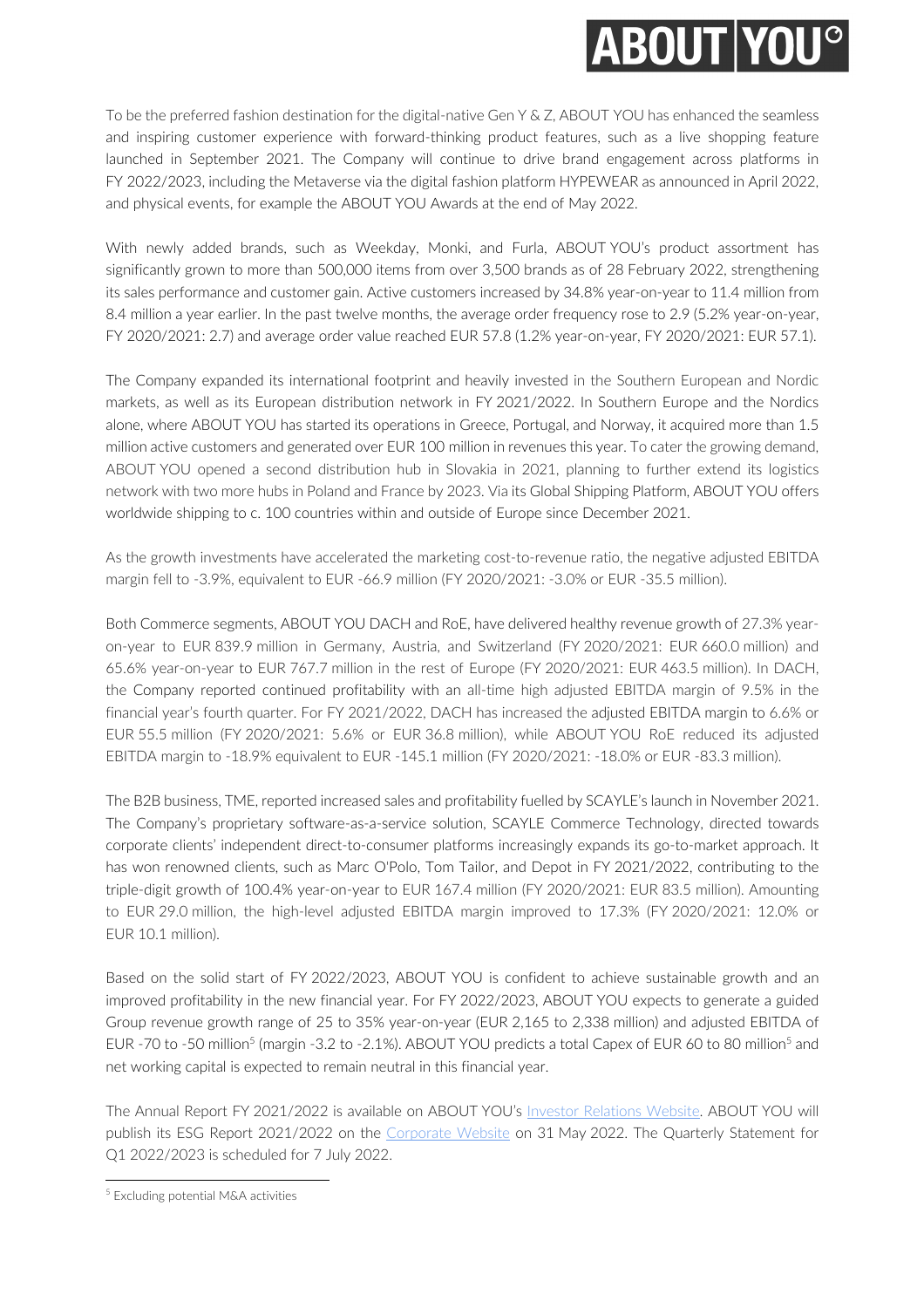# ABOUT YOU<sup>®</sup>

|                                              | Q4 20/21 | Q4 21/22 | Growth<br>YoY     | FY 20/21 | FY 21/22 | Growth<br>YoY     |
|----------------------------------------------|----------|----------|-------------------|----------|----------|-------------------|
| <b>Group Key Customer Metrics</b>            |          |          |                   |          |          |                   |
| Customer Reach Metrics LTM <sup>6</sup>      |          |          |                   |          |          |                   |
| User sessions per month (in million)         | 89.5     | 135.7    | 51.7%             | 89.5     | 135.7    | 51.7%             |
| Mobile sessions (in % of user sessions)      | 83.4%    | 85.4%    | 1.9 <sub>pp</sub> | 83.4%    | 85.4%    | 1.9 <sub>pp</sub> |
| Customer Engagement Metrics LTM <sup>6</sup> |          |          |                   |          |          |                   |
| Active customers (in million)                | 8.4      | 11.4     | 34.8%             | 8.4      | 11.4     | 34.8%             |
| Average order frequency (in $#$ )            | 2.7      | 2.9      | 5.2%              | 2.7      | 2.9      | 5.2%              |
| Number of orders (in million)                | 23.2     | 32.9     | 41.9%             | 23.2     | 32.9     | 41.9%             |
| Average order value (in EUR incl. VAT)       | 57.1     | 57.8     | 1.2%              | 57.1     | 57.8     | 1.2%              |

| (EUR million, unless stated otherwise) | Q4 20/21   | Q4 21/22   | Growth<br>YoY | FY 20/21   | FY 21/22   | Growth<br>YoY       |
|----------------------------------------|------------|------------|---------------|------------|------------|---------------------|
| <b>Financial Segment Information</b>   |            |            |               |            |            |                     |
| Group revenue                          | 307.1      | 401.4      | 30.7%         | 1,166.5    | 1,731.6    | 48.5%               |
| DACH                                   | 154.1      | 175.9      | 14.2%         | 660.0      | 839.9      | 27.3%               |
| RoE                                    | 127.2      | 179.1      | 40.8%         | 463.5      | 767.7      | 65.6%               |
| <b>TME</b>                             | 31.5       | 44.7       | 41.6%         | 83.5       | 167.4      | 100.4%              |
| Reconciliation                         | (5.7)      | 1.8        |               | (40.6)     | (43.3)     |                     |
| <b>Adjusted EBITDA</b>                 | 2.4        | (11.0)     | $\Box$        | (35.5)     | (66.9)     | $\bar{ }$           |
| <b>DACH</b>                            | 5.0        | 16.7       |               | 36.8       | 55.5       |                     |
| RoE                                    | (18.3)     | (36.8)     |               | (83.3)     | (145.1)    |                     |
| <b>TME</b>                             | 9.6        | 11.1       |               | 10.1       | 29.0       |                     |
| Reconciliation                         | 6.2        | (2.0)      |               | 0.8        | (6.3)      |                     |
| Adjusted EBITDA margin                 | 0.8%       | (2.7)%     | $\Box$        | $(3.0)\%$  | $(3.9)\%$  | $\bar{\phantom{a}}$ |
| <b>DACH</b>                            | 3.2%       | 9.5%       |               | 5.6%       | 6.6%       |                     |
| RoE                                    | $(14.4)\%$ | $(20.6)\%$ |               | $(18.0)\%$ | $(18.9)\%$ |                     |
| <b>TME</b>                             | 30.4%      | 24.9%      |               | 12.0%      | 17.3%      |                     |
| <b>Key Group Financial Metrics</b>     |            |            |               |            |            |                     |
| Gross profit                           | 139.3      | 173.9      |               | 473.1      | 703.7      |                     |
| Gross margin (% of Group revenue)      | 45.4%      | 43.3%      |               | 40.6%      | 40.6%      |                     |
| NWC (net working capital)              | (13.2)     | 9.5        |               | (13.2)     | 9.5        |                     |
| % of Group revenue LTM <sup>6</sup>    | $(1.1)\%$  | 0.6%       |               | $(1.1)\%$  | 0.6%       |                     |
| Capex (capital expenditure)            | (9.2)      | (17.1)     |               | (18.9)     | (45.8)     |                     |
| % of Group revenue                     | $(3.0)\%$  | (4.3)%     |               | $(1.6)\%$  | $(2.6)\%$  |                     |
| Profit / (loss) for the period (EAT)   | (12.7)     | (26.0)     |               | (59.9)     | (124.4)    |                     |
| Free cash flow                         | (29.1)     | (79.9)     |               | (25.4)     | (155.9)    |                     |

Please refer to ABOUT YOU's Annual Report FY 2021/2022 for definitions.

 $<sup>6</sup>$  LTM: within the past twelve months</sup>